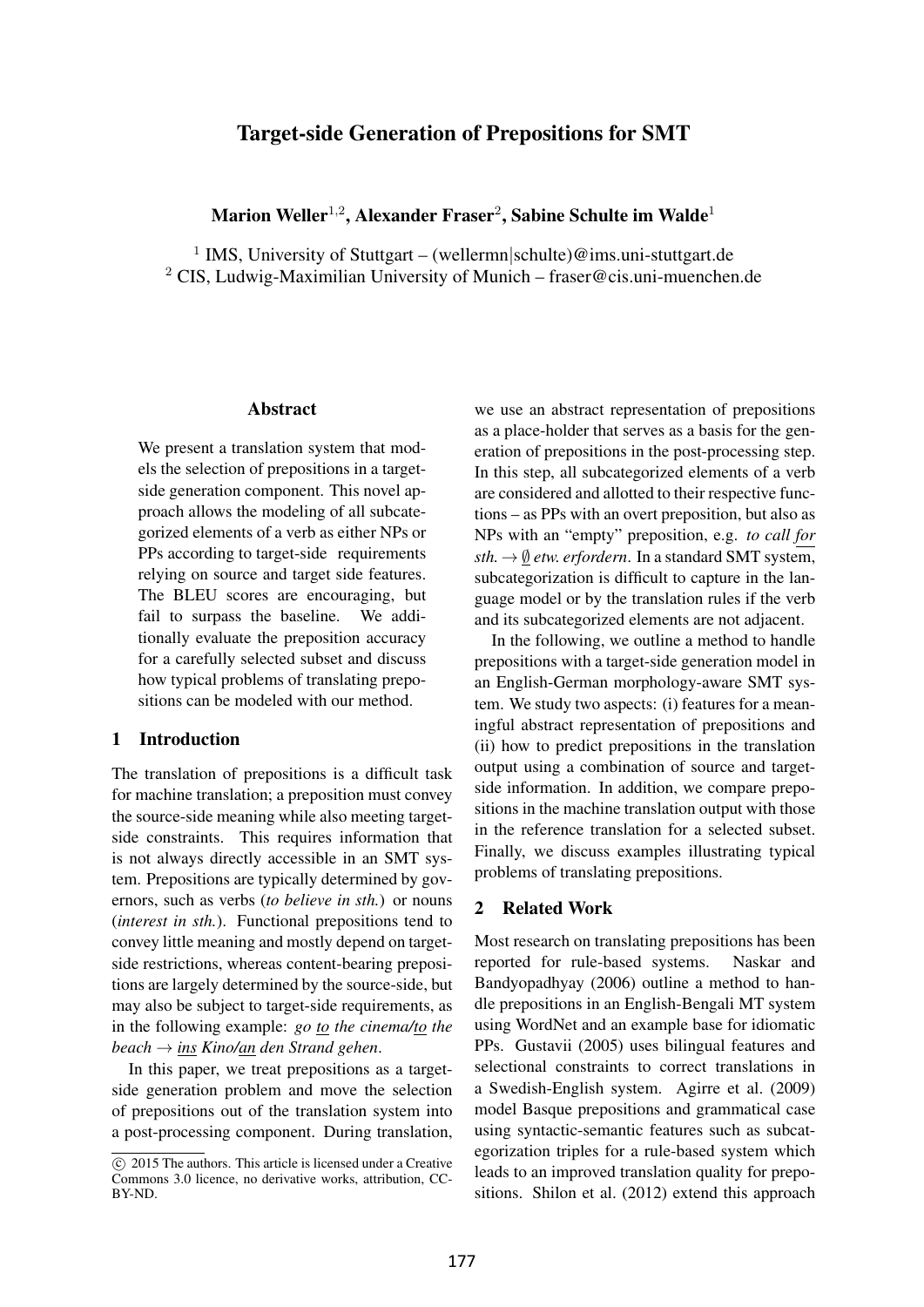| input                   | lemmatized SMT output                    | prep             | morph. feat.   | inflected     | gloss        |
|-------------------------|------------------------------------------|------------------|----------------|---------------|--------------|
| Ø                       | PREP                                     | $0-Acc$          | -              |               |              |
| what                    | welch <pwat></pwat>                      | Acc              | Acc.Fem.Sg.Wk  | welche        | which        |
| role                    | Rolle<+NN> <fem><sq></sq></fem>          | Acc              | Acc.Fem.Sg.Wk  | Rolle         | role         |
| Ø                       | PREP                                     | $\emptyset$ -Nom |                |               |              |
| the                     | disclART> <def></def>                    | <b>Nom</b>       | Nom.Masc.Sg.St | der           | the          |
| giant                   | riesig <adj></adj>                       | <b>Nom</b>       | Nom.Masc.Sg.Wk | riesige       | giant        |
| planet                  | Planet<+NN> <masc><sq></sq></masc>       | Nom              | Nom.Masc.Sg.Wk | Planet        | planet       |
| has                     | qespielt <vvpp></vvpp>                   |                  |                | gespielt      | played       |
| played                  | hat <vafin></vafin>                      |                  |                | hat           | has          |
| 1n                      | PREP                                     | bei-Dat          | $\equiv$       | bei           | for          |
| the                     | $disc+ART>F>$                            | Dat              | Dat.Fem.Sg.St  | der           | the          |
| development             | Entwicklung<+NN> <fem><sq></sq></fem>    | Dat              | Dat.Fem.Sg.Wk  | Entwicklung   | development  |
| of<br>$\longrightarrow$ | PREP                                     | $\emptyset$ -Gen |                |               |              |
| the                     | die<+ART> <def></def>                    | <b>Gen</b>       | Gen.Neut.Sg.St | des           | of-the       |
| solar system            | Sonnensystem<+NN> <neut><sq></sq></neut> | Gen              | Gen.Neut.Sg.Wk | Sonnensystems | solar system |

Figure 1: Prediction of prepositions, morphological features and generation of inflected forms for the lemmatized SMT output. German cases: Acc-Accusative, Nom-Nominative, Dat-Dative, Gen-Genitive.

with a statistical component for ranking translations. Weller et al. (2014) use noun class information as tree labels in syntactic SMT to model selectional preferences of prepositions. The presented work is similar to that of Agirre et al. (2009), but is applied to a fully statistical MT system. The main difference is that Agirre et al. (2009) use linguistic information to select appropriate translation rules, whereas we generate prepositions in a post-processing step.

A related task to generating prepositions is the generation of determiners, which are problematic when translating from languages without definiteness morphemes, e.g. Czech or Russian. Tsvetkov et al. (2013) create synthetic translation options to augment a standard phrase-table. They use a classifier trained on local contextual features to predict whether to generate or remove determiners for the target-side of translation rules. Another related task is error correction of second language learners, e.g. Rozovskaya and Roth (2013), which also comprises the correction of prepositions.

In addition to the standard evaluation metric BLEU, we evaluate the accuracy of prepositions in cases where the governing verb and governed noun in the translation output match with the reference translation. Conceptually, this is loosely related to semantically focused metrics (e.g. MEANT, Lo and Wu (2011)), as we go beyond a "flat" n-gram matching but evaluate a meaningful entity, in our case a preposition-noun-verb triple.

# 3 Methodology

Our approach is integrated into an English-German morphology-aware SMT system which first translates into a lemmatized representation with a component to generate fully inflected forms in a second step, an approach similar to the work by Toutanova et al. (2008) and Fraser et al. (2012). The inflection requires the modeling of the grammatical *case* of noun phrases (among other features), which corresponds to determining the syntactic function<sup>1</sup>. Weller et al. (2013) describe modeling *case* in SMT; we want to treat all subcategorized elements of a verb in one step and extend their setup to cover the prediction of prepositions in both PP and NPs (i.e., the "empty" preposition).

## 3.1 Translation and Prediction Steps

To build the translation model, we use an abstract target-language representation in which nouns, adjectives and articles are lemmatized and prepositions are substituted with place-holders. Additionally, "empty" place-holder prepositions are inserted at the beginning of noun phrases. To obtain a symmetric data structure, place-holders for "empty" prepositions are also added to source NPs.

When generating surface forms for the translation output, a phrase containing a place-holder can be realized as a noun phrase (with an "empty" preposition) or as an overt prepositional phrase (by generating the preposition's surface form).

Figure 1 illustrates the process: for the English input with extra null-prepositions (column 1), the SMT system outputs a lemmatized representation with place-holder prepositions (column 2). In a first step, prepositions and *case* for the SMT output are predicted (column 3). Then, the three remaining inflection-relevant morphological features *number*, *gender* and *strong/weak* are predicted on "regular" sentences without place-holders, given

<sup>&</sup>lt;sup>1</sup>The subject usually is in *nominative* case and direct/indirect objects are *accusative/dative*.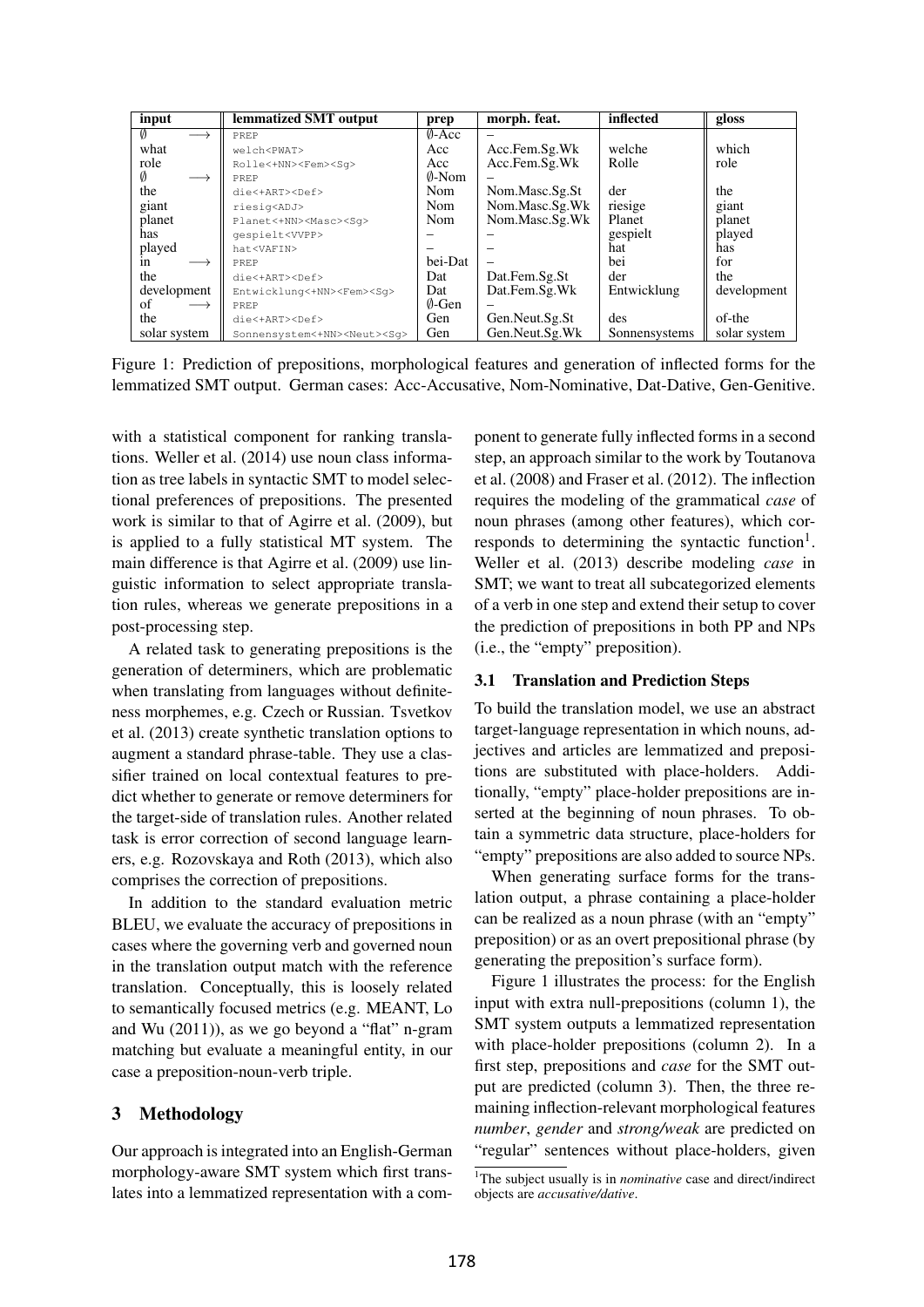the prepositions from the previous step (column 4). In the last step, fully inflected forms<sup>2</sup> are produced based on features and lemmas (column 5). As the inflected forms are generated at the end of the pipeline, portmanteau prepositions, i.e. prepositions merged with an article in certain conditions, such as *zu+dem=zum* (*to+the*), are easily handled.

Due to the lemmatized representation, all subcategorized elements of a verb are available in an abstract form and can be allotted to their respective functions (subject, object, PPs) and be inflected accordingly. Furthermore, the generation of (functional) prepositions is independent of structural mismatches of source and target side: for example, as translation of *to pay attention to sth.*, both *auf etw. achten* and ∅ *etw. beachten* are possible, but require a different realization of the place-holder  $(\emptyset$  vs. overt preposition).

For the prediction of prepositions, we combine source and target-side features into a first-order linear chain CRF which provides a flexible framework to make use of different knowledge sources. We use distributional information about subcategorization preferences to model functional prepositions, whereas source-side features (such as the aligned word) tend to be more important for predicting prepositions conveying content. These features address both functional and content-bearing prepositions, but are designed to not require an explicit distinction between the two categories because the model is optimized on the relevant features for each context during training.

During the generation step, the relevant information (such as governing verb/noun and subcategorization preferences) is presented in a refined form, as opposed to the limited information available in a standard SMT system (such as immediate context in a translation rule or language model). It is thus able to bridge large distances between the verb and its subcategorized elements.

## 4 Abstract Representation of Prepositions

In addition to providing a means to handle subcategorized elements by target-side generation, one objective of the reduced representation of prepositions is to obtain a more general SMT system with a generally improved translation performance. Our experiments will show, however, that replacing prepositions by simple place-holders decreases the translation quality. The effect that a simplified SMT system loses discriminative power has also been observed by e.g. Toutanova et al. (2008) who found that keeping morphological information during translation can be preferable to removing it from the system despite the problem of increased data sparseness. We will thus evaluate systems with varying levels of information annotated to the place-holders (cf. section 6.2).

As an extension to the basic approach with plain place-holders, we experiment with enriching the place-holders such that they contain more relevant information and represent the content of a preposition while still being abstract. To this end, we enrich the place-holders with syntactically motivated features. For example, the representation can be enriched by annotating the place-holder with the grammatical case of the preposition it represents: for overt prepositions, case is often an indicator of the content (such as direction/location), whereas for empty prepositions (NPs), case indicates the syntactic function. As extension, we mark whether a place-holder is governed by a noun or a verb.

Furthermore, we take into account whether a preposition is functional or conveys content: based on a subcategorization lexicon (Eckle, 1999), we decide whether a place-holder in a given context is subcategorized or not. This idea is extended to a system containing both place-holder and normal prepositions: assuming that merely functional prepositions contribute less in terms of meaning, these are replaced by an abstract representation (case and type of governor), whereas for all nonfunctional prepositions, the actual preposition with annotation (case and type of governor) are kept.

## 5 Predicting Prepositions

In this section, we explain the features used to predict the values of the place-holder prepositions and evaluate the prediction quality on clean data.

#### 5.1 Features for Predicting Prepositions

Table 1 illustrates the features for predicting prepositions: in addition to target-side context in the form of adjacent lemmas and POS-tags (5 words left/right), we combine three types of features: (1) source-side features, (2) projected source-side information and (3) target-side subcategorization frames. The source-side information consists of

• the word aligned to the place-holder preposition: a source-side overt or empty preposition

<sup>&</sup>lt;sup>2</sup>We only generate inflected forms for NPs/PPs (nouns, adjectives, determiners); verbs are inflected throughout the system.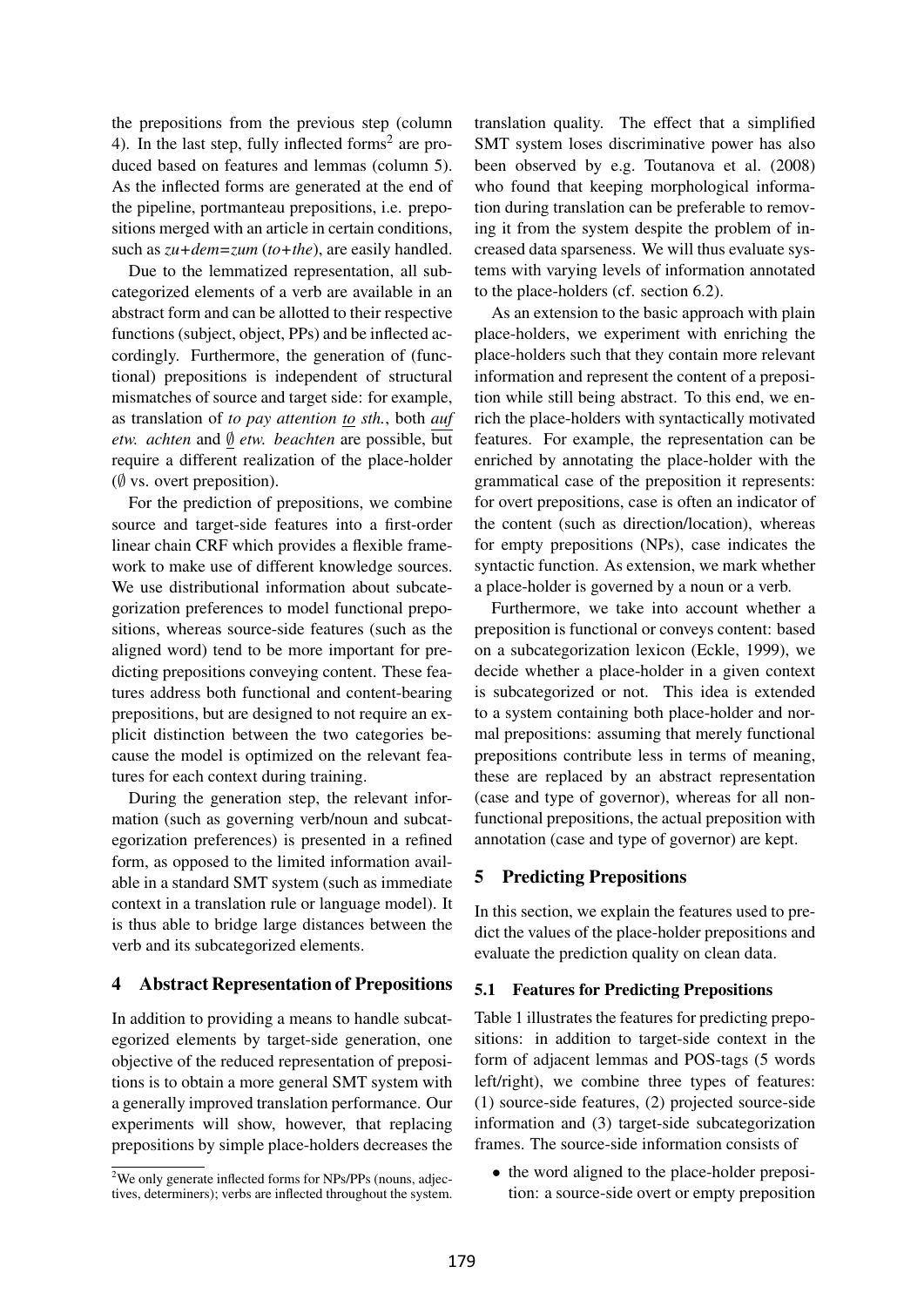| gloss<br>lemma      |            | source-side |             | projected source-side |                        | target-side | label                                                     |                  |
|---------------------|------------|-------------|-------------|-----------------------|------------------------|-------------|-----------------------------------------------------------|------------------|
|                     |            | prp         | func, noun  | g.verb                | noun                   | g.verb      | subcat                                                    |                  |
| aber                | but        |             |             |                       |                        |             |                                                           |                  |
| <b>PRP</b>          | PRP        | Ø           | subj, we    | endure                | wir                    | leiden      | $\emptyset$ -Nom:5 $\emptyset$ -Acc:0 <i>unter-Dat</i> :4 | $\emptyset$ -Nom |
| wir                 | we         |             |             |                       |                        |             |                                                           | Nom              |
| leiden              | suffer     |             |             |                       |                        |             |                                                           |                  |
| $\cdots$            | $\cdots$   | $\cdots$    |             | $\cdots$              | $\cdots$               | $\cdots$    | $\cdots$                                                  |                  |
| auch                | too        |             |             |                       |                        |             |                                                           |                  |
| <b>PRP</b>          | PRP        | Ø           | obj, effect | endure                | Treibhauseffekt leiden |             | $\emptyset$ -Nom:5 $\emptyset$ -Acc:0 <i>unter-Dat</i> :4 | unter-Dat        |
| die                 | the        |             |             |                       |                        |             |                                                           | Dat              |
| Treibhaus<br>effekt | greenhouse | -           |             |                       |                        |             |                                                           | Dat              |

Table 1: Prediction features in the training data. Source-sentence with inserted empty prepositions: "*...,* ∅ *we too are having to endure* ∅ *the greenhouse effects*".

("prp" in column "source-side" in table 1)

- its governing verb or noun (column "g.verb")
- the governed noun and its syntactic function in relation to its governor (col. "func,noun")

These source-side features, extracted from dependency parses (Choi and Palmer, 2012), are then projected to the target-side based on the word alignment (column "projected source-side"). Using source-side projections to identify the governor on the target-side eliminates the need to parse the disfluent MT output.

Finally, we use distributional subcategorization information as our third feature type (column "target-side subcat"). Relying on distributional subcategorization information (cf. section 6.1), we provide subcategorizational preferences for the observed verb in the form of *verb-preposition-case* tuples. The grammatical case indicates whether the noun is predominantly used as subject or direct/indirect object with an empty preposition. From the tuples, the system can learn, for example, that *unter etwas leiden* is a lot more plausible than ∅ *etwas leiden*, even though the English sentence contains no preposition (*to endure sth.*). For each preposition, including  $\emptyset$ , we list how often the verb occurred with the respective preposition-case combination, with values ranging from 0 (no evidence) to 5 (high amount of observations); table 1 only shows three of these pairs.

From this training example, the model can learn that the second place-holder, even though aligned to an empty preposition governing an object on the English side, is not likely to be realized as a direct object as there is no evidence of the verb *leiden* (*to suffer*) with an accusative object, but a strong preference for the preposition *unter+Dat*. The projected noun (*Treibhauseffekt*) should rule out the possibility of  $\emptyset$ -Nom, as it is an unlikely subject of *leiden*. On the other hand, for the first place-holder

preposition, all features point to a realization as ∅- Nom (subject). This example illustrates how the features can bridge the gap between the verb *leiden* and the place-holder to be realized as *unter* (middle part of the sentence omitted in the table).

In addition to tuples of the form *verbpreposition-case*, we also use *noun-noun*genitive tuples (not shown in table 1) to help the system decide whether two adjacent nouns headed with a place-holder should be realized as a *nounnoun<sub>qenitive</sub>* construction (equivalent with English *noun-of-noun*), a *noun-prep-noun* construction or as two adjacent (subcategorized) NPs, for example  $NP_{Acc} NP_{Dat}$  (direct/indirect object).

## 5.2 Evaluation of Prediction Accuracy

The success of generating-prepositions in SMT depends to a large extent on the quality of the prediction component. Before beginning with the MT experiments, we thus evaluate the quality of predicting prepositions on clean data, the tuning-set.

We use the Wapiti toolkit (see section 6.1) to train a CRF to predict prepositions. We opted for a sequence model to take into account decisions from previous positions. Even though it only looks at previous decisions on bigram-level, the annotation of *case* on all elements of noun phrases should prevent that two adjacent noun phrases be assigned the same value for *case*.

Table 2 shows the performance of predicting prepositions on clean data. In the column "prep+case", we evaluate the accuracy of the prediction of both the preposition and its grammatical case, whereas the column "prep" gives the accuracy when only looking at the predicted preposition. We compare a model using source-side and projected source-side features (1) and a model with additional subcategorization information (2). Source-side information and its target-side pro-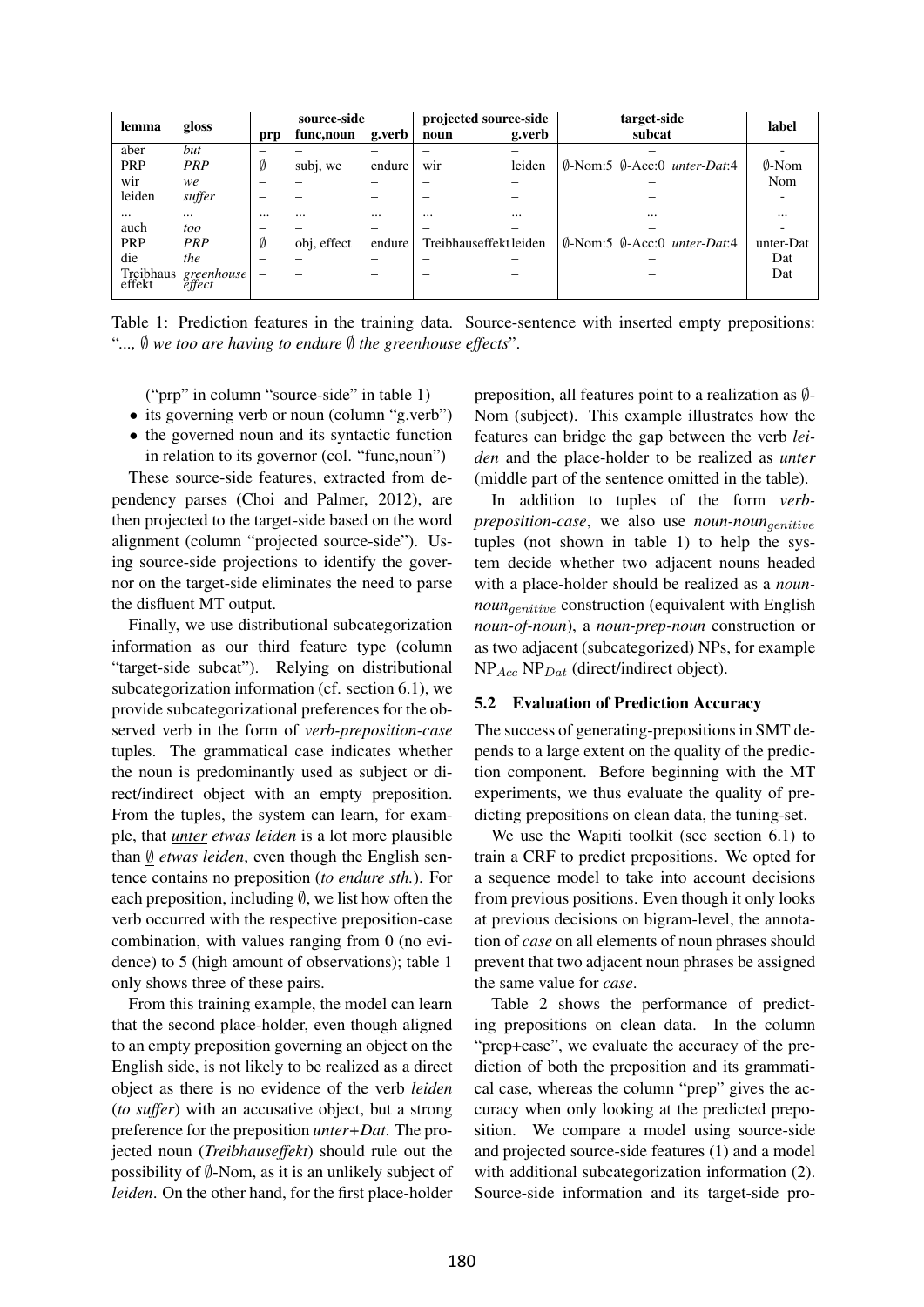| <b>Features</b>           | prep+case | prep  |
|---------------------------|-----------|-------|
| $basic + source$          | 73.58     | 85.76 |
| $basic + source + subcat$ | 73.42     | 85.78 |

Table 2: Results on clean data (3000 sentences).

| prep  | acc.  | top-3 predicted (freq)                         |
|-------|-------|------------------------------------------------|
| Ø     | 95.17 | $\emptyset$ (10235), in (134), von (95)        |
| 1n    | 79.19 | in $(1123)$ , $\emptyset$ $(170)$ , von $(21)$ |
| vor   | 77.14 | vor $(81)$ , $\emptyset$ $(10)$ , bei $(3)$    |
| nach  | 68.70 | nach (90), $\emptyset$ (22), in (4)            |
| 7.U   | 64.67 | zu (238), $\emptyset$ (60), in (21)            |
| an    | 61.09 | an $(179)$ , $\emptyset$ $(47)$ , in $(22)$    |
| unter | 60.71 | unter (34), $\emptyset$ (12), von (4)          |
| auf   | 59.56 | auf (215), $\emptyset$ (59), in (32)           |
| aus   | 55.38 | aus (72), $\emptyset$ (25), von (19)           |
| wegen | 22.22 | wegen (4), für (4), $\emptyset$ (3)            |

Table 3: Individual prediction results.

jection are crucial – without source-information, content-conveying prepositions would need to be guessed – the addition of subcategorization information does not lead to further gains, though.

Table 3 lists the prediction results for some of the prepositions to be modeled, ranging from 95% to 22%. The realization as empty preposition constitutes by far the majority. In the list of the top-3 predicted prepositions, it becomes obvious that the realization as  $\emptyset$  instead of an overt preposition is also the most frequent error; similarly, the prepositions *von/in* (*of/in*), all high-frequency prepositions, are often output instead of the correct preposition.

## 6 Experiments and Evaluation

Here, we present the setup and results of our experiments. In addition to the traditional metric BLEU, we assess the quality of the translated prepositions for a subset where relevant elements (verb, noun) match with the reference. Finally, we discuss some examples before concluding the paper.

# 6.1 Data and Experimental Setup

We trained a standard phrase-based Moses system on 4.3M lines of EN–DE data (WMT'14) with a 10.3M sentence language model. For the lemmatized representation of the morphologyaware SMT system, the German part was parsed with BitPar (Schmid, 2004) and analyzed with the morphological tool SMOR (Schmid et al., 2004). The models for predicting inflectional features and prepositions were built with the Wapiti toolkit (Lavergne et al., 2010). The inflectional models (*case, number, gender strong/weak*) were trained on lemma and tag information of the German part of the parallel data. The models to predict prepositions were trained on half of the parallel data due to the considerably larger amount of labels that can be predicted. The subcategorization tuples were extracted from German web data (Scheible et al. (2013), Faaß and Eckart (2013)) and Europarl. We used WMT'13 as tuning and WMT'14 as test sets<sup>3</sup>.

#### 6.2 Evaluation with BLEU

Table 4 shows the results of experiments with the baseline system (a), a morphology-aware SMT system with no special treatment for prepositions<sup>4</sup>. As a variant of the baseline system (b), we removed all prepositions from the translation output to be re-predicted. This does not lead to much change in BLEU, illustrating that the prediction step itself is not harmful. However, only changing existing prepositions is not sufficient and it is not possible to model empty vs. overt prepositions.

Table 5 shows results for the variants of the place-holder systems. Using a basic place-holder  $(\Box)$  representation (S1) leads to a considerably drop in relation to the baseline in table 4. Annotating the place-holder with *case* (S2) leads to an improvement of ca. 0.4, indicating that the abstract representation of the place-holders plays a significant role here.

In (S3), we mark whether the preposition is governed by a verb or a noun, to no avail. As an extension, we annotate the status of the placeholder: subcategorized or non-subcategorized in (S4), which seems to slightly help, even though the observed differences are very small. Assuming that functional prepositions contribute only little in terms of meaning, only subcategorized prepositions are represented by place-holders, whereas non-functional prepositions are kept. Again, we show two variants: in (S5a), all prepositions are re-predicted, while in (S5b), the forms of nonfunctional prepositions in the MT output are kept and only those for functional prepositions are predicted – this last result reaches the baseline level.

While none of the variants outperforms the baseline, we consider the results encouraging as they illustrate (i) that the representation of prepositions during the translation step considerably influences the MT quality (S2) and (ii) that applying the prediction step to a carefully selected subset of prepo-

<sup>&</sup>lt;sup>3</sup>In the current version, we only work with the 1-best output of the MT system, and do not consider the n-best list.

<sup>&</sup>lt;sup>4</sup>For comparison, Baseline<sub>surface</sub> shows the score for a nonmorphology-aware system operating on surface forms.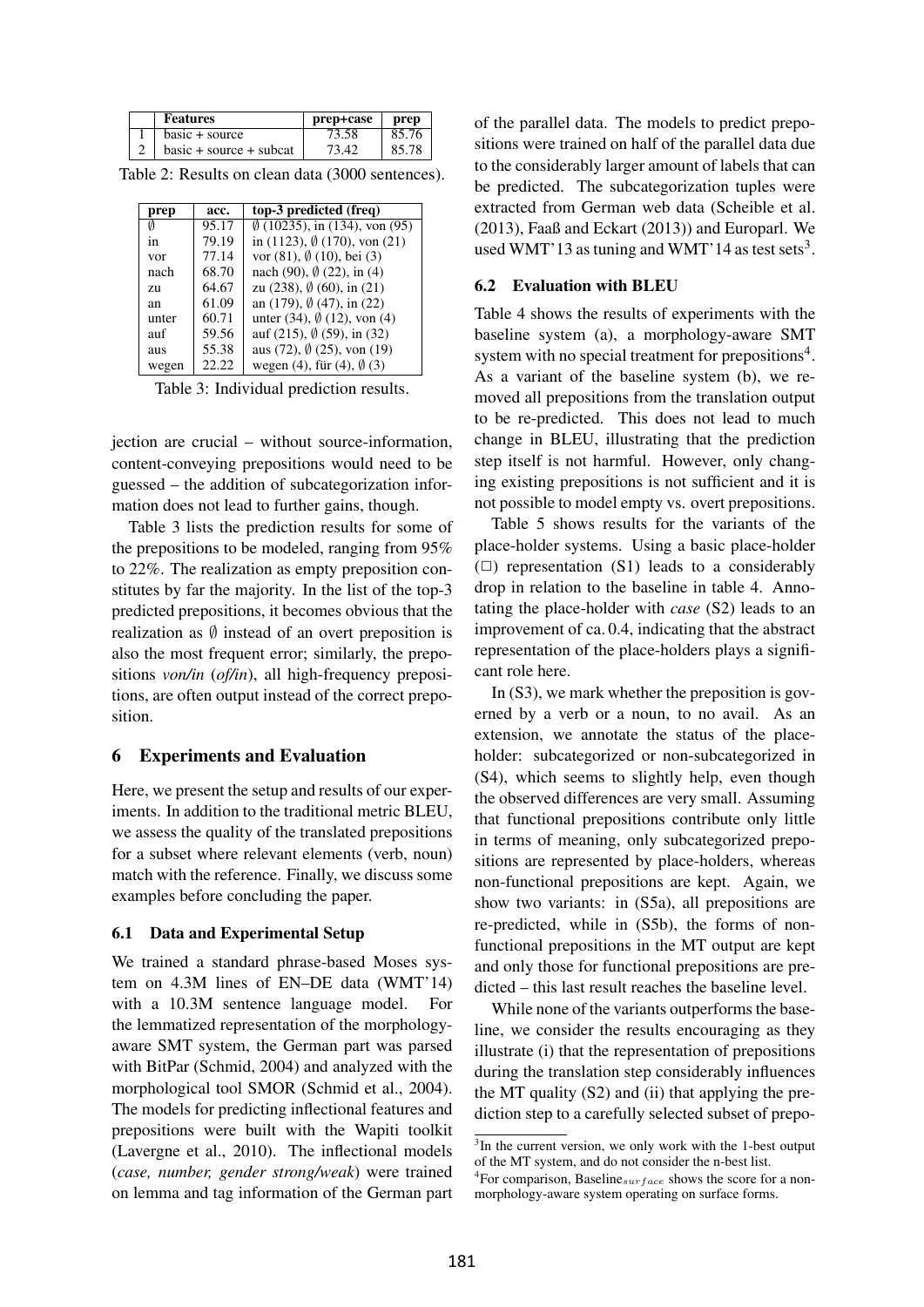| <b>System</b>                          | <b>Prepositions</b> | <b>BLEU</b> | <b>CRF</b> |
|----------------------------------------|---------------------|-------------|------------|
| $\overline{\text{Baseline}}_{surface}$ |                     | 16.84       |            |
| Baseline (a)                           |                     | 17.38       |            |
| Baseline (b)                           | re-predict          | 17.36       | src        |
|                                        |                     | 17.31       | src+subcat |

|                 | <b>Representation</b>                                            | BLEU   | <b>BLEU</b> |
|-----------------|------------------------------------------------------------------|--------|-------------|
|                 | of place-holders                                                 | source | $src + sub$ |
| S <sub>1</sub>  |                                                                  | 16.81  | 16.77       |
| $\overline{S2}$ | $\Box$ +Case                                                     | 17.23  | 17.23       |
| S <sub>3</sub>  | $\Box$ +Case+(V N)                                               | 16.91  | 16.89       |
| S <sub>4</sub>  | $\Box$ +Case+(V N)+subcat                                        | 17.09  | 17.08       |
| S5a             | $\Box$ +Case+(V N): functional<br>$prp + Case+(V N)$ : non-func. | 17.12  | 17.06       |
| S5 <sub>b</sub> | $\Box$ +Case+(V N): functional<br>$prp + Case+(V N)$ : non-func. | 17.29  | 17.29       |

Table 4: Baseline variants (3003 sentences).

Table 5: Results for place-holder systems.

sitions improves the results (S5a vs. S5b).

#### 6.3 Evaluation of Prepositions

BLEU is known to not capture subtle differences between two translation systems very well. Thus, we present a second evaluation in which we analyze the translation accuracy of prepositions.

It is difficult to automatically assess the quality of the translation of prepositions as the choice of a preposition depends on its context, mainly the verbs and/or nouns it occurs with. It is not sufficient to compare the prepositions occurring in the reference translation with those in the translation output, as the used verbs/nouns or even the entire structure of the sentence might differ. We will thus restrict the evaluation to cases where the relevant parts, namely the governing verb and the noun governed by the preposition are the same in the reference sentence and in the translation output<sup>5</sup>: in such cases, an automatic comparison of the preposition in the MT output with the preposition in the reference sentence is possible.

To obtain the set for which to evaluate the prepositions, we took each preposition in the reference sentence<sup>6</sup> governing a proper noun or named entity. The governing verb is identified relying on dependency parses of the reference translation. For extracting the equivalents of the relevant parts (preposition, noun, verb) in the translation output, we made use of the alignments with the English source sentence as pivot. The matching is made on lemma-level.

|                                                                      | BL          | S <sub>2</sub> |             |
|----------------------------------------------------------------------|-------------|----------------|-------------|
| $verb_{MT}$ = $verb_{REF}$                                           |             |                | $469$   503 |
| $\gamma$ verb $_{MT}$ = verb $_{REF}$ , noun $_{MT}$ = noun $_{REF}$ | 270 260 271 |                |             |

Table 6: Subsets where governing verb/governed noun are the same in MT output and reference.

|                                                      | BL.   | S <sub>2</sub> | S5a   | S5b      |
|------------------------------------------------------|-------|----------------|-------|----------|
|                                                      | 245   | 233            | 261   | 250      |
| $verb_{MT} = verb_{REF}$                             | 48.8% | $49.7\%$       | 51.9% | $49.7\%$ |
| $verb_{MT} = verb_{REF}$ ,                           | 179   | 174            | 188   | 178      |
| $\eta_{M}$ noun $\eta_{H}$ = noun $R_{E}$ $\eta_{F}$ | 66.3% | 66.9%          | 69.4% | $65.7\%$ |

Table 7: Percentage of correct prepositions for the subsets from table 6.

Table 6 gives an overview of the amount of cases where the reference contains a preposition and its noun and governing verb are the same in the MT output; in the set of 3003 sentences, this is the case for a subset of 270 (baseline), 260 (S2, the best place-holder-only system) and 271 (S5). Note that the slightly less prep-noun-verb triples of S2 that match the reference compared to the baseline are not per-se a sign for inferior translation quality as we did not consider the possibility of synonymous translations.

Table 7 shows the amount of prepositions for the respective subsets that were considered correct, i.e. match with the reference. While the difference is very small, the percentage of correct prepositions is slightly higher for the systems S2/5a. Systems 5a/b are based on the same MT output; however, 5a fares better in this evaluation even though 5b had a higher BLEU score. We thus assume that BLEU did not improve based on the examined subset.

This analysis also shows that the translation quality of prepositions is a problem in need of more attention<sup>7</sup>. It has to be noted, though, that this evaluation only gives partial insights into the performance of the systems. The main problem is that the evaluation is centered around prepositions in the reference translation, which often is (structurally) different from the source sentence and consequently also the translation output. Thus, sentences with prepositions in the translation, but not in the reference, are not considered. Nevertheless, we regard this evaluation as suitable to evaluate the correctness of prepositions in an automatic way.

#### 6.4 Examples

Here, we discuss outputs from the baseline and system 2 (cf. table 5) that cover the different syn-

<sup>5</sup> We ignore PPs governed by nouns (such as *N von/an N* (*N of N*)) as they are often equivalent with genitive structures.

<sup>&</sup>lt;sup>6</sup>The preposition needs to be in the group of the 17 prepositions which are subject of modeling in this work.

<sup>&</sup>lt;sup>7</sup>In some cases however, prepositions in the MT output are acceptable even if they do not match with the reference.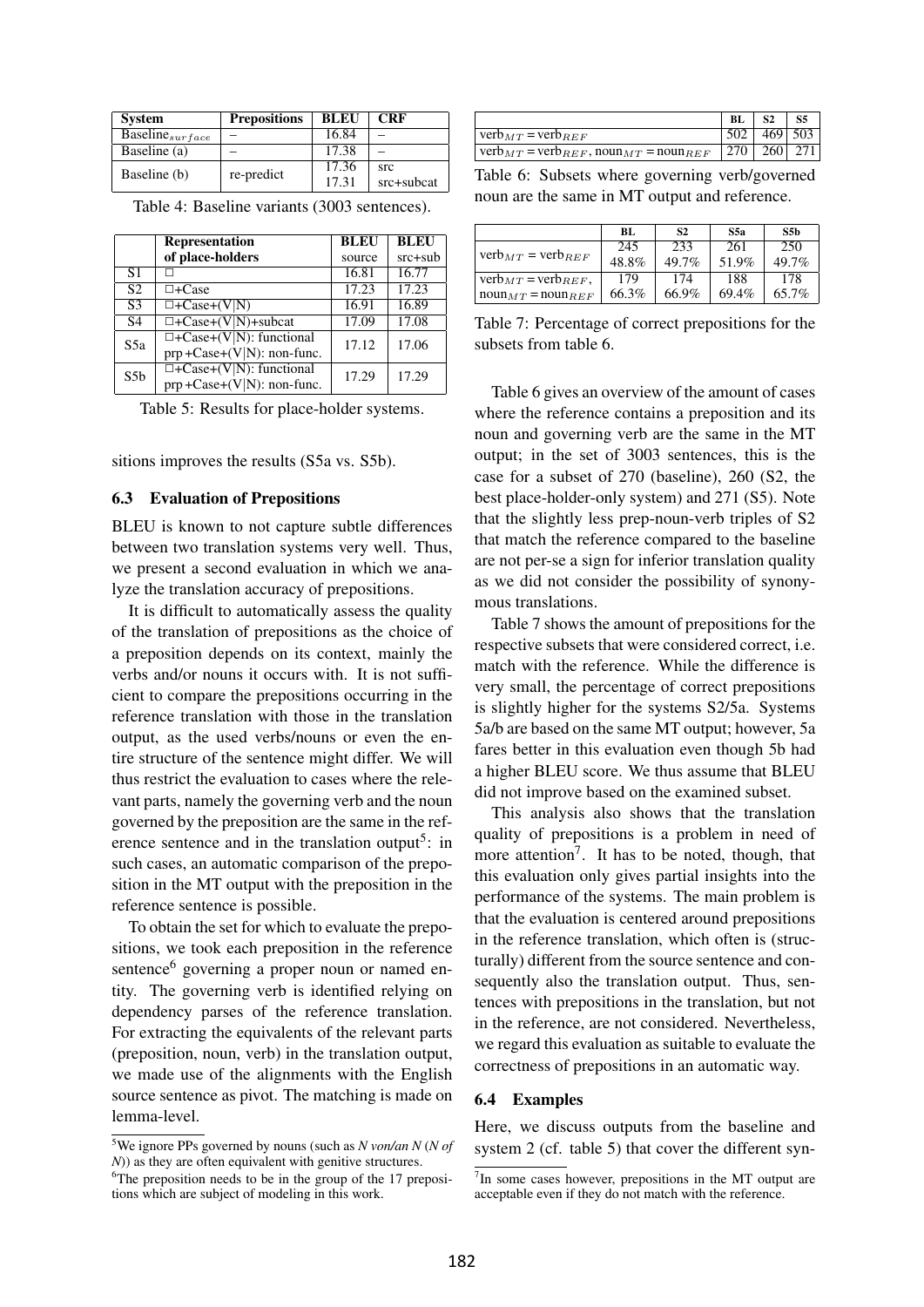|                | SRC                     | malmon 's team will have to improve on recent performances.                                              |
|----------------|-------------------------|----------------------------------------------------------------------------------------------------------|
|                | BL                      | malmon das Team wird über die jüngsten Leistungen zu verbessern.                                         |
|                |                         | malmon the team will <b>over</b> the recent performances improve.                                        |
|                | <b>NEW</b>              | malmon das Team hat Ø die jüngsten Leistungen zu verbessern.                                             |
|                |                         | malmon the team has-to $\emptyset$ the recent performances improve                                       |
|                | <b>REF</b>              | muss sich das Malmon-Team im Vergleich zu den vergangenen Auftritten auf jeden Fall steigern.            |
|                |                         | must -refl- the malmon-team in comparison to the past performances in any case improve.                  |
| 2              | $\overline{\text{SRC}}$ | outer space offers many possibilities for studying $\emptyset$ substances under extreme conditions       |
|                | BL                      | in den Weltraum bietet viele Möglichkeiten für das Studium $\emptyset$ Stoffe unter extremen Bedingungen |
|                |                         | in the space offers many possibilities studynoun $\emptyset$ substances under extreme conditions         |
|                | <b>NEW</b>              | der Raum bietet viele Möglichkeiten zum Studium von Stoffen unter extremen Bedingungen                   |
|                |                         | in the space offers many possibilities for studynoun of substances under extreme conditions              |
|                | <b>REF</b>              | Das Weltall bietet viele Möglichkeiten, Materie unter extremen Bedingungen zu studieren                  |
|                |                         | the universe offers many possibilities, substances under extreme conditions to study                     |
| $\overline{3}$ | SRC                     | nowadays there are specialists in renovation to suit the needs of the elderly.                           |
|                | BL                      | heutzutage gibt es Spezialisten in der Renovierung der Bedürfnisse der älteren Menschen.                 |
|                |                         | nowadays there are specialists in the renovation of the needs of the elderly.                            |
|                | <b>NEW</b>              | heutzutage gibt es Spezialisten für Renovierung, die die Bedürfnisse der älteren Menschen.               |
|                |                         | nowadays there are specialists for renovation, that the needs of the elderly.                            |
|                | <b>REF</b>              | heute gibt es auch für den altersgerechten Umbau Spezialisten.                                           |
|                |                         | tody there are also for the age-appropriate renovation specialists.                                      |
| $\overline{4}$ | SRC                     | what role the giant planet has played in the development of the solar system.                            |
|                | BL                      | welche Rolle der riesige Planet gespielt hat, in der Entwicklung des Sonnensystems.                      |
|                |                         | which role the giant planet played has, in the development of-the solar system.                          |
|                | <b>NEW</b>              | welche Rolle der riesige Planet gespielt hat bei der Entwicklung des Sonnensystems.                      |
|                |                         | which role the giant planet played has in the development of-the solar system.                           |
|                | <b>REF</b>              | welche Rolle der Riesenplanet bei der Entwicklung des Sonnensystems gespielt hat.                        |
|                |                         | which role the giant-planet in the development of the solar-system played has.                           |

Table 8: Example sentences.

tactic phenomena, namely different types of structural differences in source and target language, referred to in the introductory sections.

In (1), the preposition *on* should not be translated, as the verb *verbessern* (*to improve*) subcategorizes a direct object (*Leistungen/performances*). While there is a preposition (*über*) in the baseline, no preposition is produced by the new system, leading to a correct translation. As the reference does not match with the MT output, this sentence is not counted in the evaluation from the previous section or given credit from BLEU, even though it improved over the baseline.

In (2), the constellation is opposite: with no preposition in the English sentence, the baseline output is missing a preposition, marked with  $\emptyset$ . Here, the German structure is different as the verb *studying* is expressed by a noun (*Studium*). In this construction, the phrase containing *Stoffe* (*substances*) needs to be expressed as the PP *von Stoffen* (*of substances*). Alternatively, a *nounnoun<sub>denitive</sub>* structure is possible – our system is able to produce both versions.

In (3), the literal translation of *in* in the baseline is not grammatical and the translation does not express the meaning of the source sentence. The new translation contains the appropriate preposition *fur*  and also correctly reproduces the source sentence.

Similarly, the preposition *bei* in (4) is a better choice than *in* in the baseline, even though the baseline sentence is understandable. This sentence pair is counted in the evaluation from the previous section, as the verb (*gespielt*) and noun (*Sonnensystem*) each match with the reference translation.

# 7 Conclusion and Future Work

We presented a novel system with an abstract representation for prepositions during translation and a post-processing component for generating targetside prepositions. In this setup, we effectively combine relevant source-side and target-side features. By making use of an abstract representation and then assigning all subcategorized elements to their respective functions to be inflected accordingly, our method can explicitly handle structural differences in source and target language. We thus believe that this is a sound strategy to handle the translation of prepositions.

While the systems fail to improve over the baseline, our experiments show that a meaningful representation of prepositions is crucial for translation quality. In particular, the annotation of *case* resulted in the best of all placeholder-only systems –